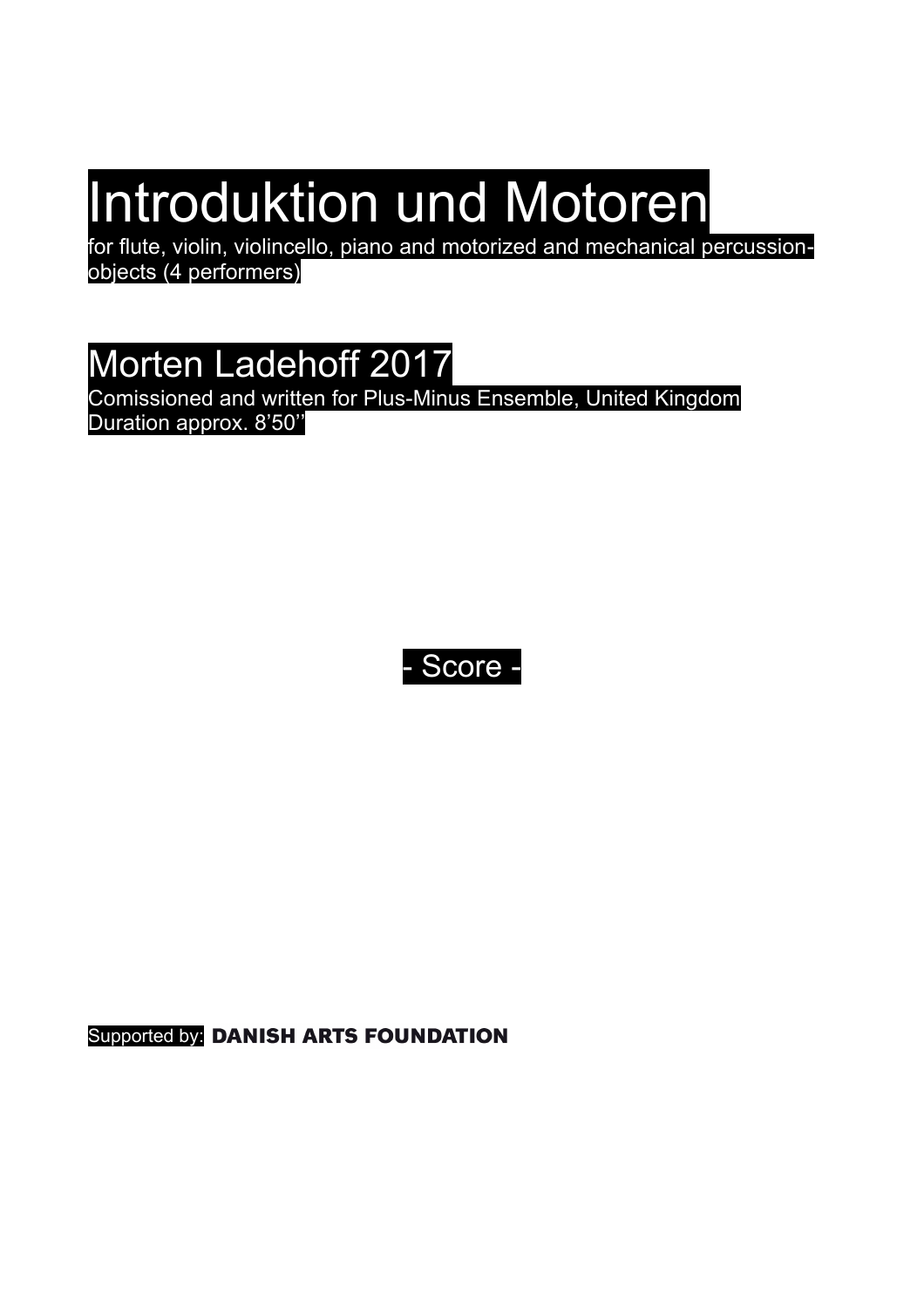## **Instrumentation:**

**Flute** + motorized, pedal-operated noisemachine 'M1' (high pitched) and pedal-operated slap-stick

**Violin** + motorized, pedal-operated noisemachine 'M3' (low pitched) and pedal-operated cardboard box drum (alternative: muted bass drum)

**Violincello** + motorized, pedal-operated noisemachine 'M2' (middle pitched)

**Piano** (prepared) + castanet

### **Staging:**

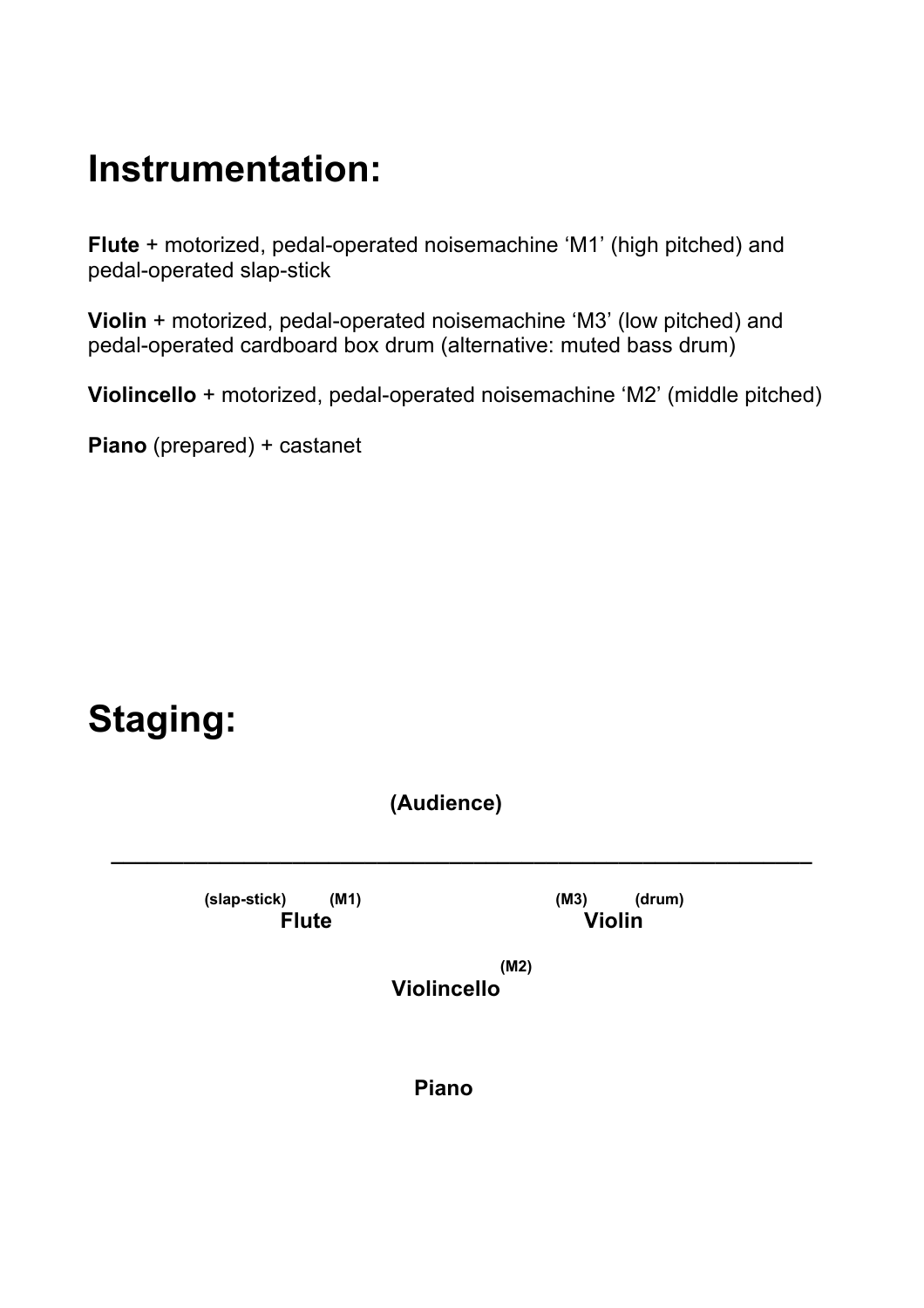# **Performance notes:**

**All**



**Flute**

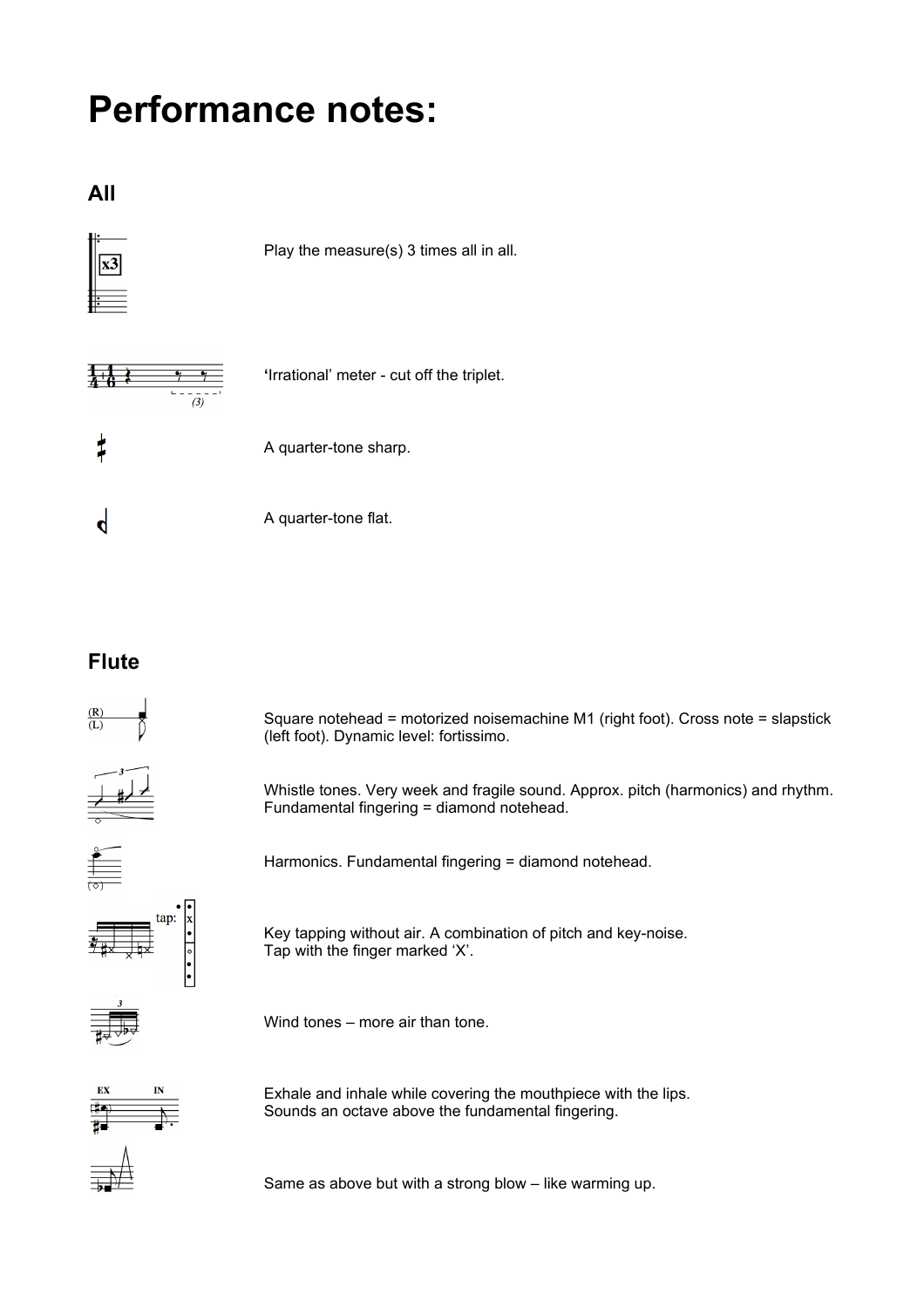

### **Violin**

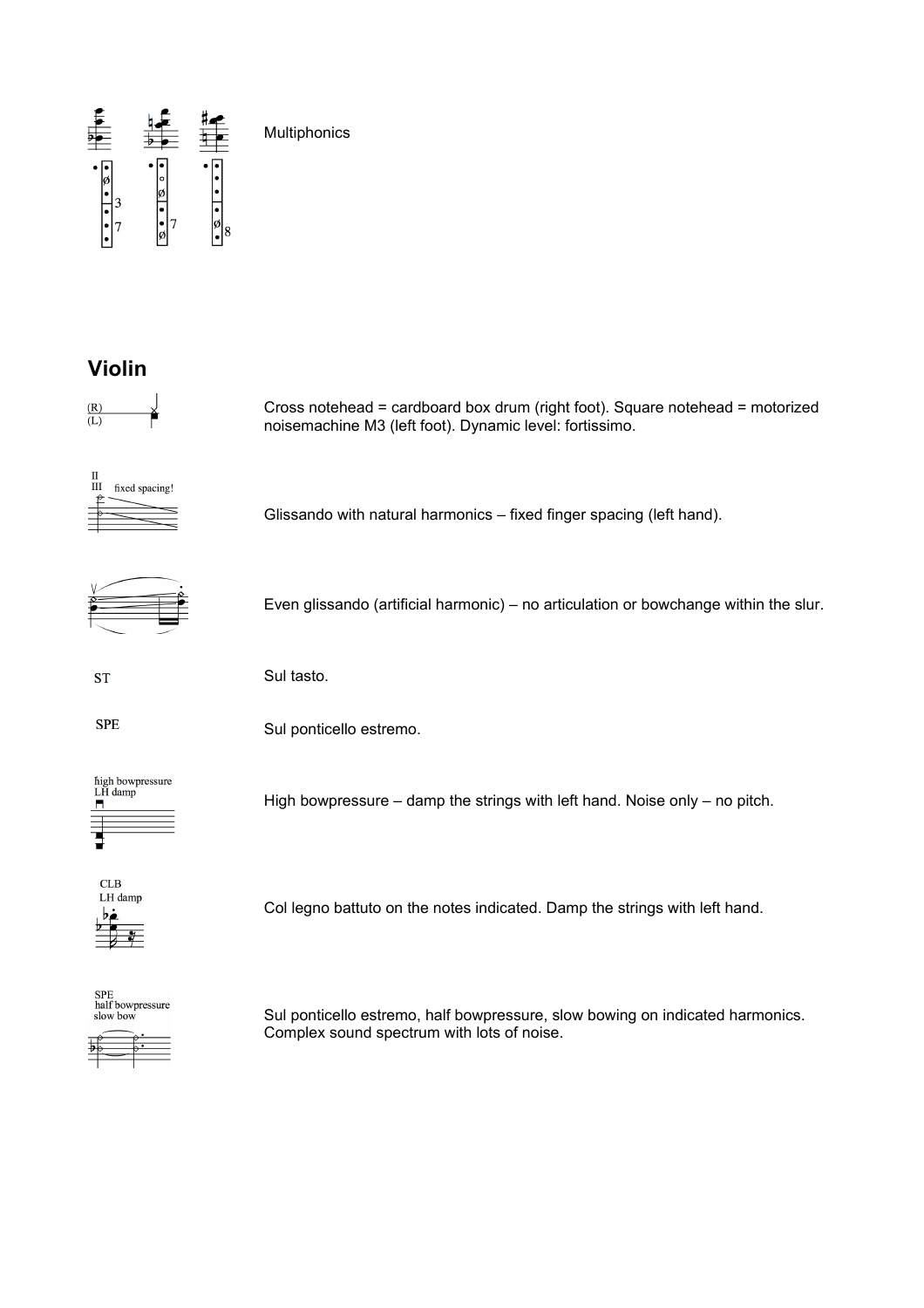#### **Violincello**



Glissando (artificial harmonic) – fixed finger spacing (left hand). 'Seagull'.

### **Piano**

#### Preparation:



Damp these strings with a cylindrical nugget of sticky tack approx. 2 centimeters from the the edge of the dampers inside the piano. Bell-like sound (audible 7th).

Damp all the strings from d1 to d2 with a plate of cardboard or wood. Buzz-like sound.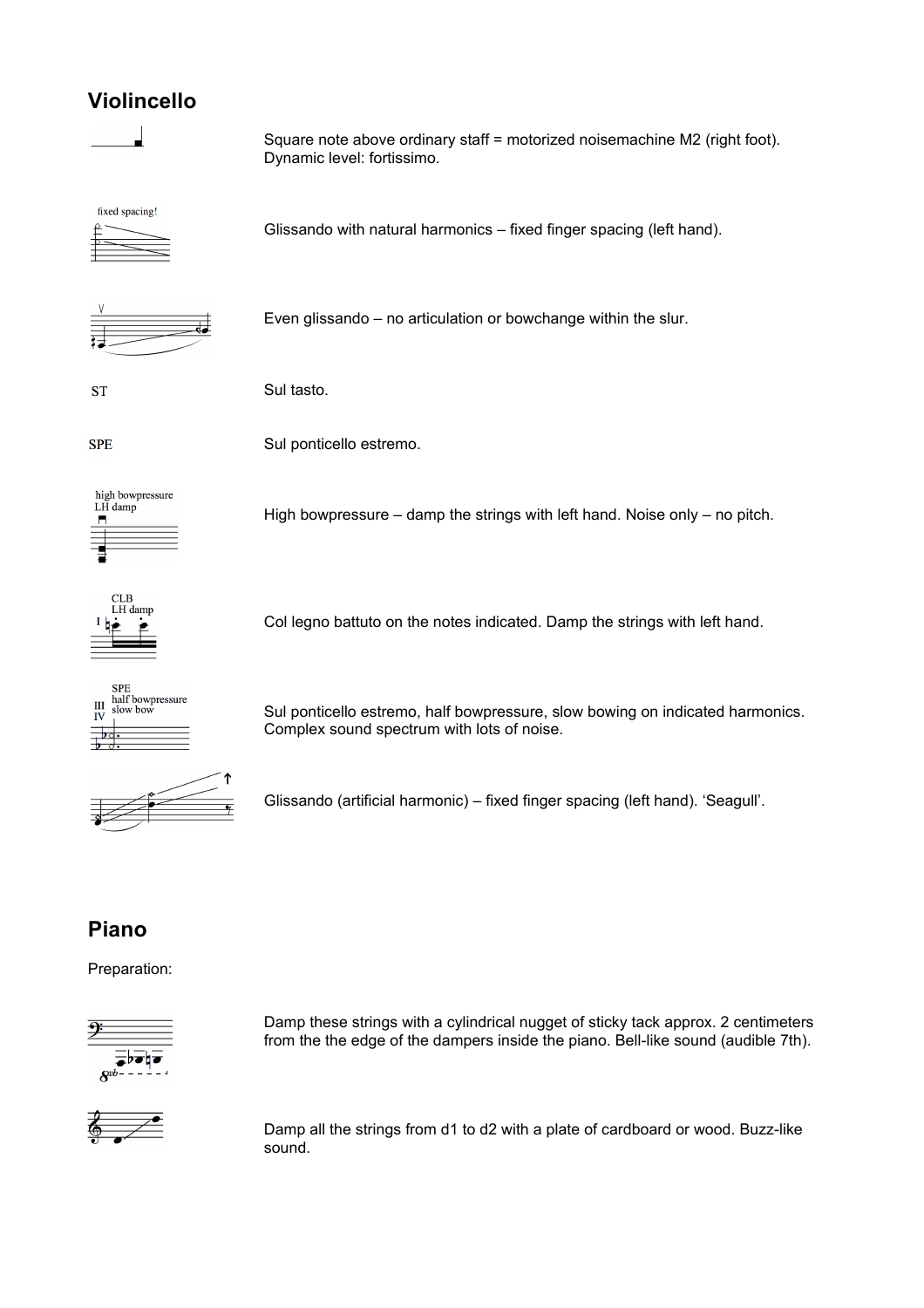

Damp the strings with felt/fabric/sticky tack. No audible pitch.



Place a custom-made devise with a mounted castanet on top of these notes. No keys will be pressed when hitting the castanet. The white keys below will not be affected.



Castanet.



Press down the note silently.



Damper-pedal activated exactly at the fourth semiquaver. 'Grab' the reverberation.



Tre corde (ordinary).

| sťż     |  |
|---------|--|
| (damper |  |
| pedal)  |  |
|         |  |
|         |  |

 $\overline{\phantom{a}}$ 

**TC** 

Audible damper-pedal.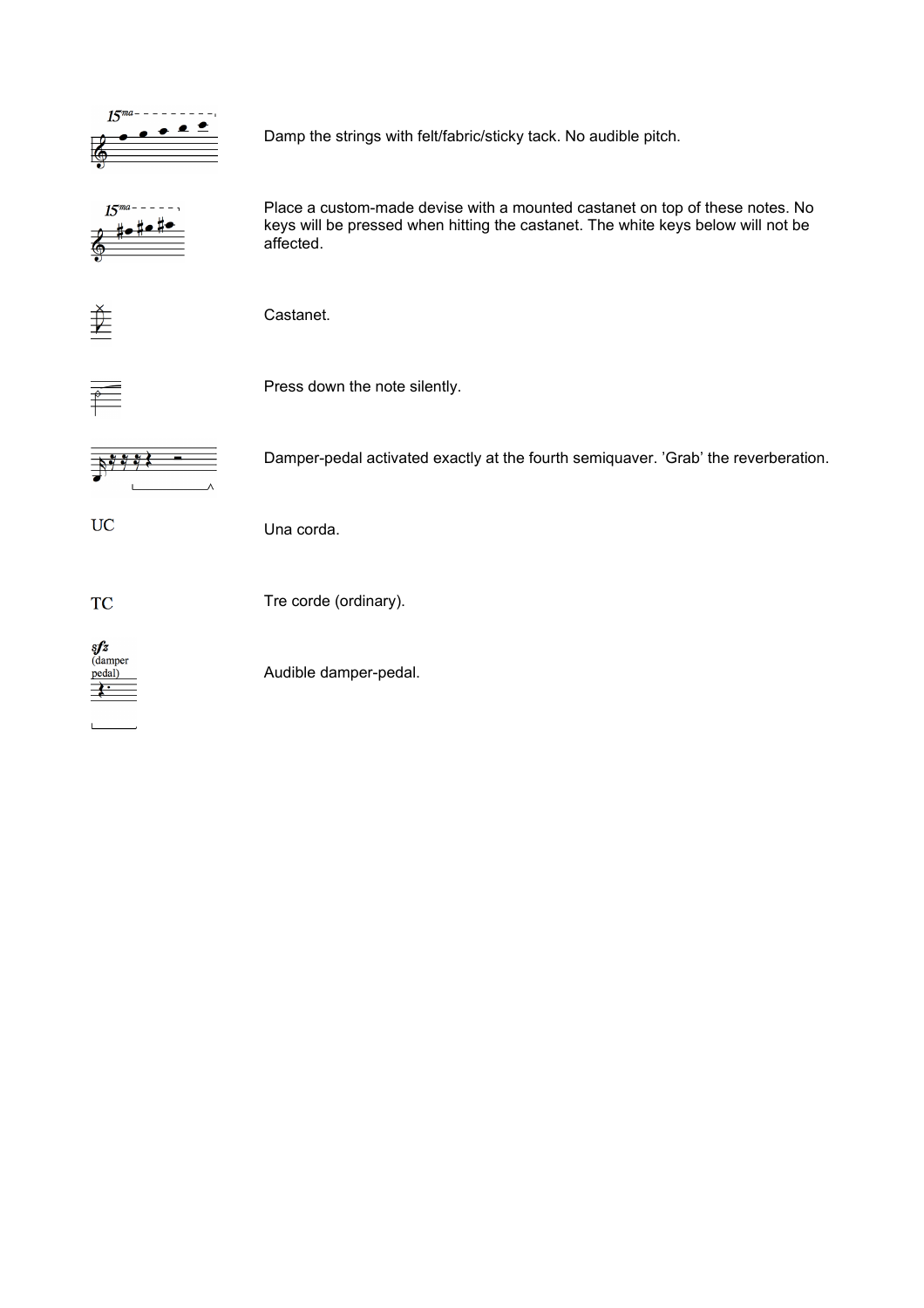#### **Introduktion und Motoren** Morten Ladehoff

2017



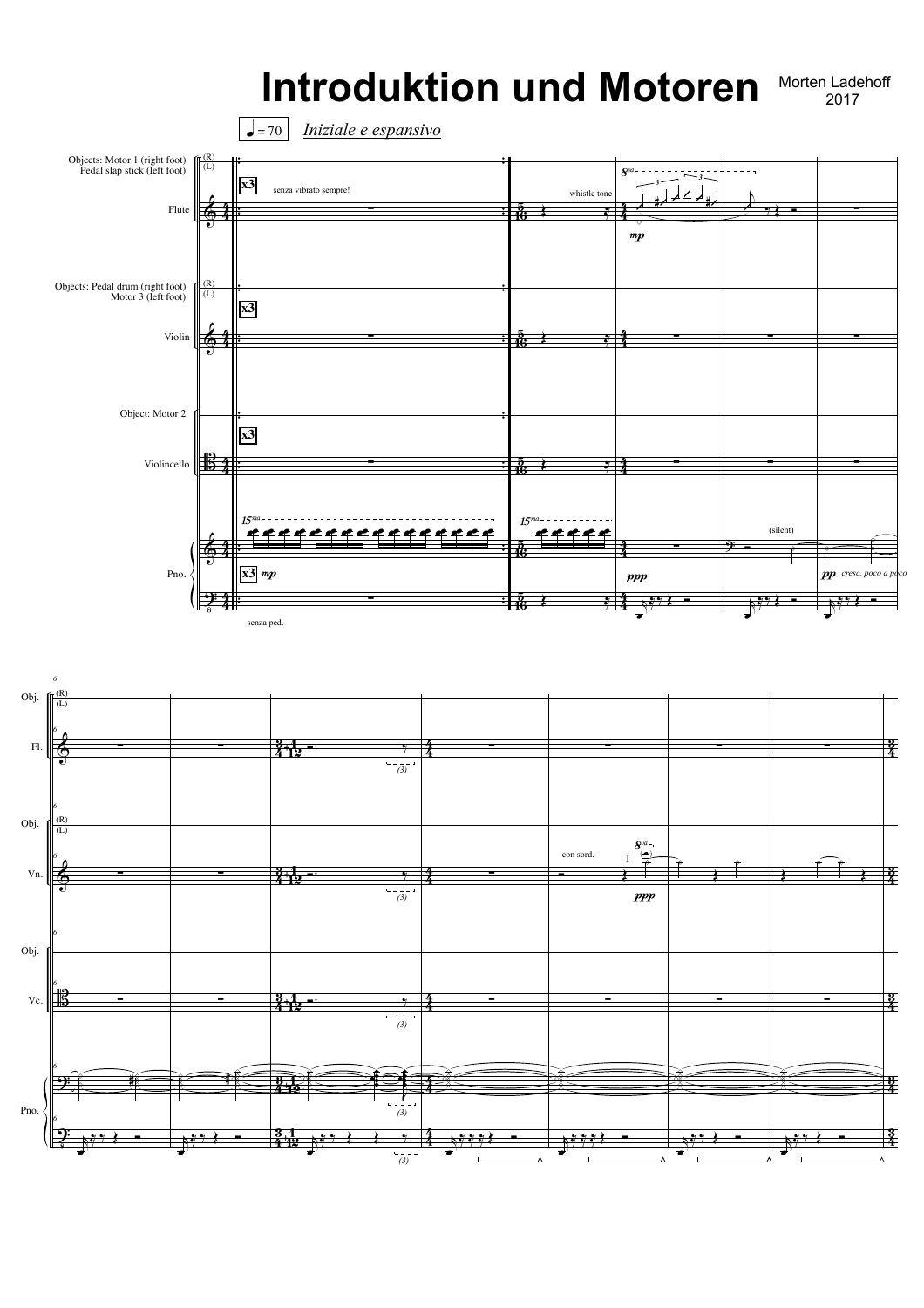

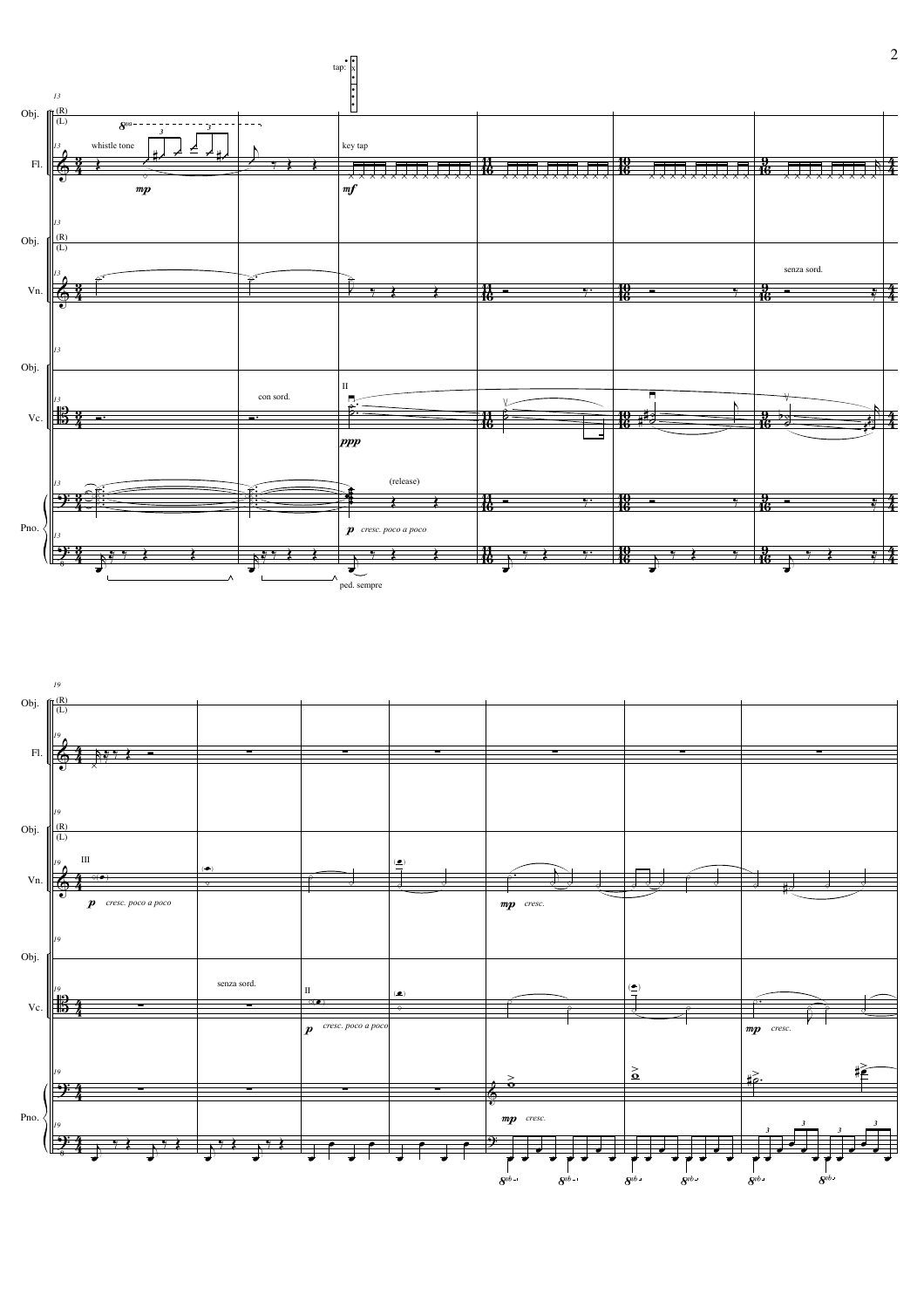

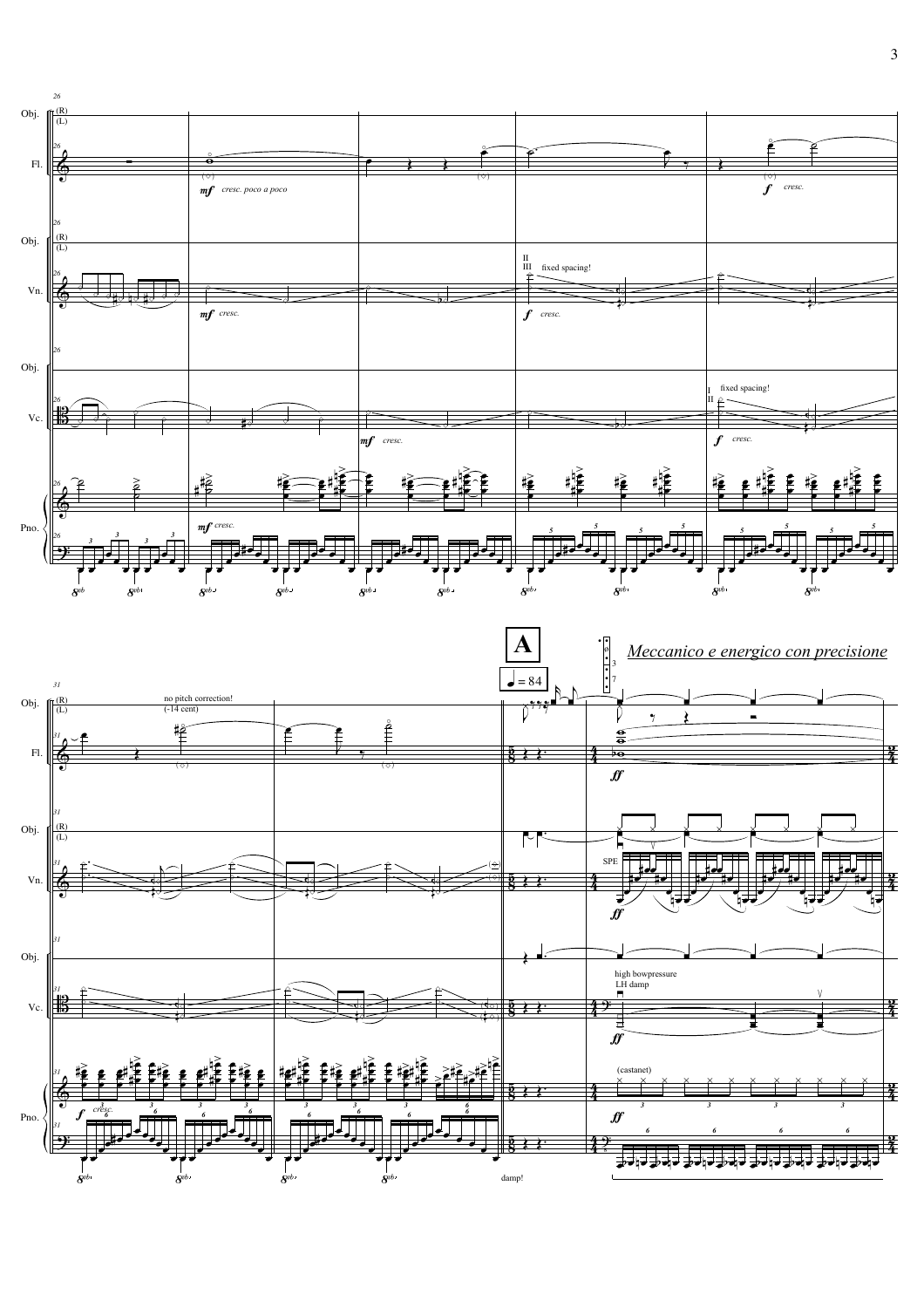

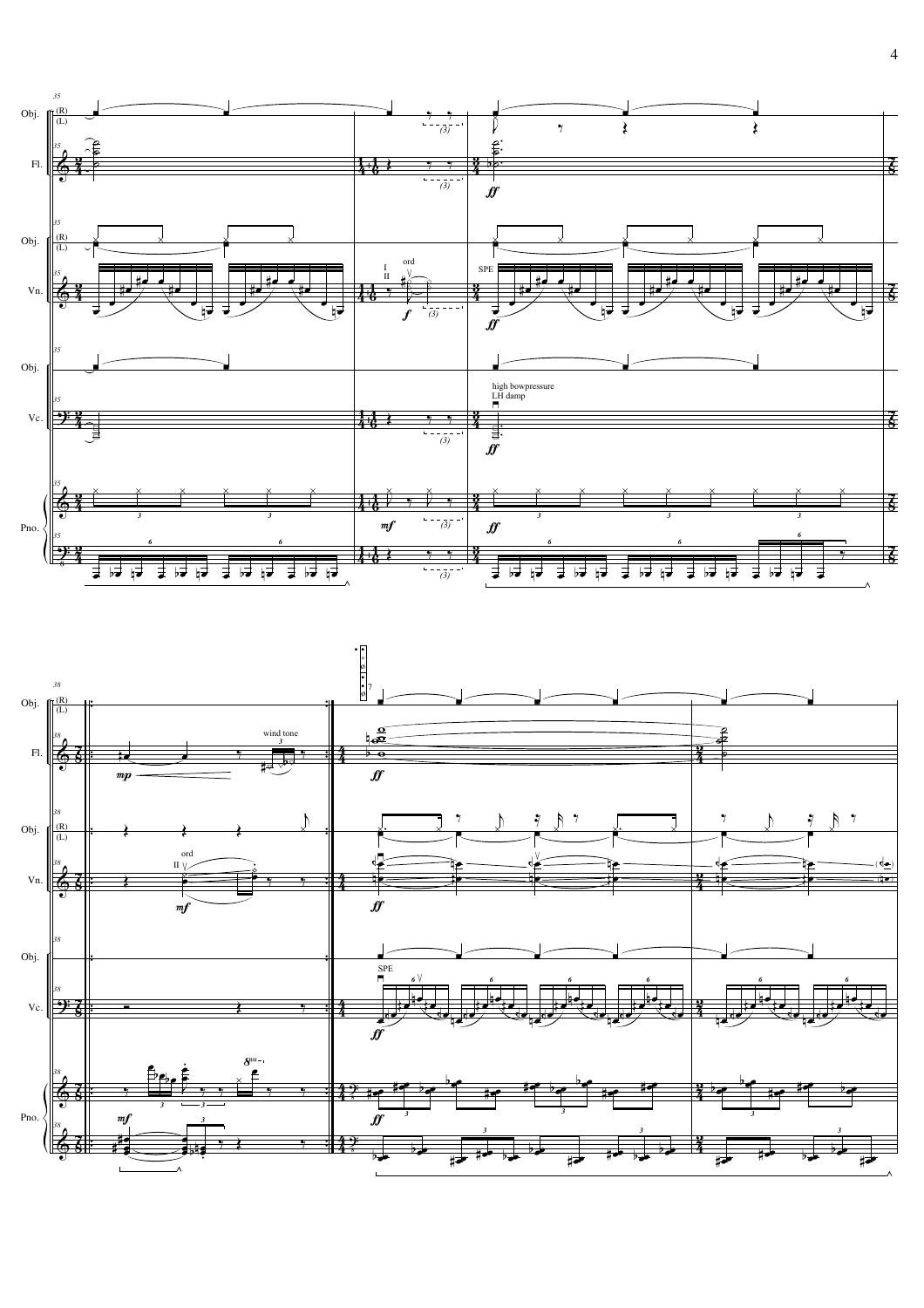

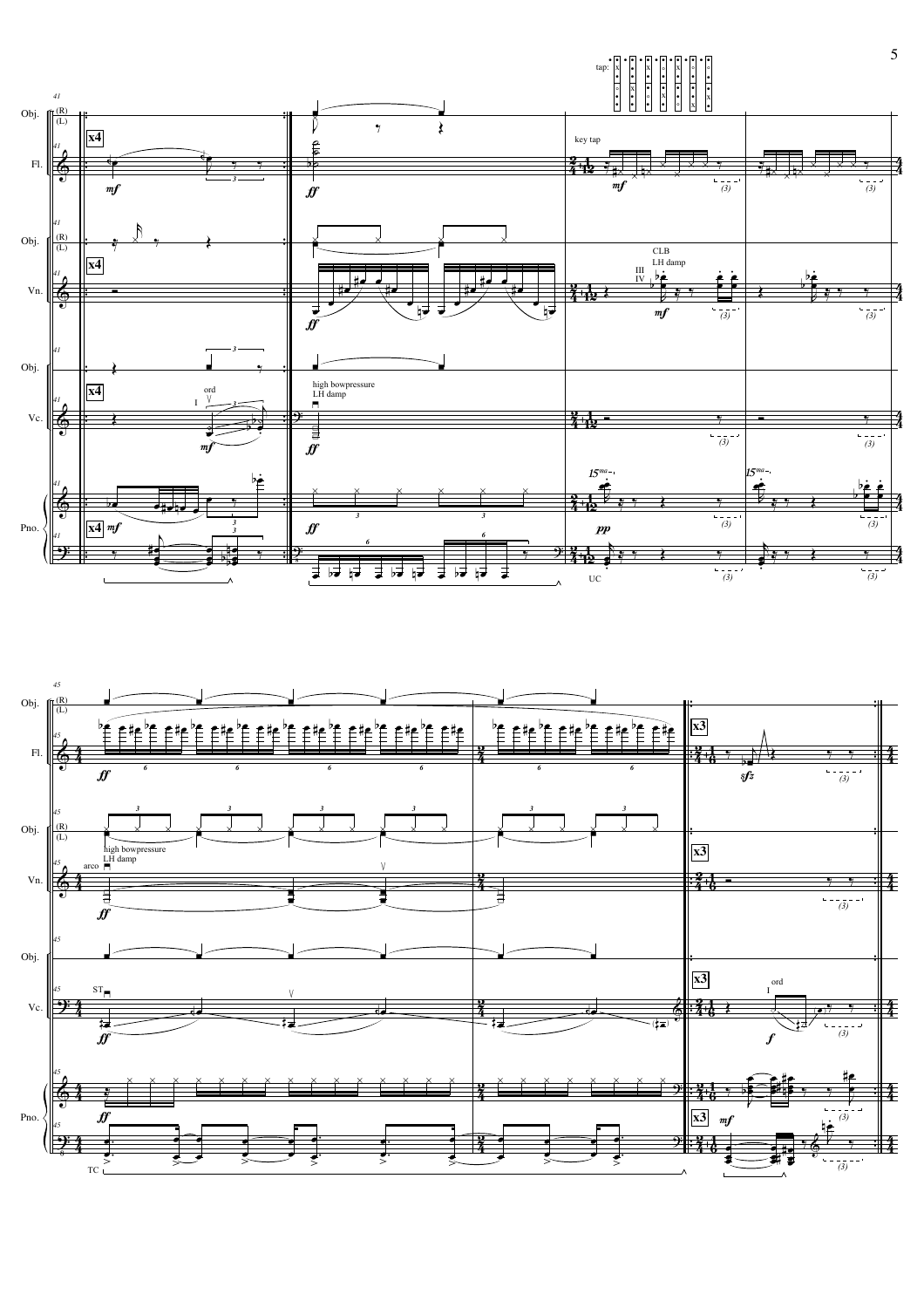



 $\sqrt{6}$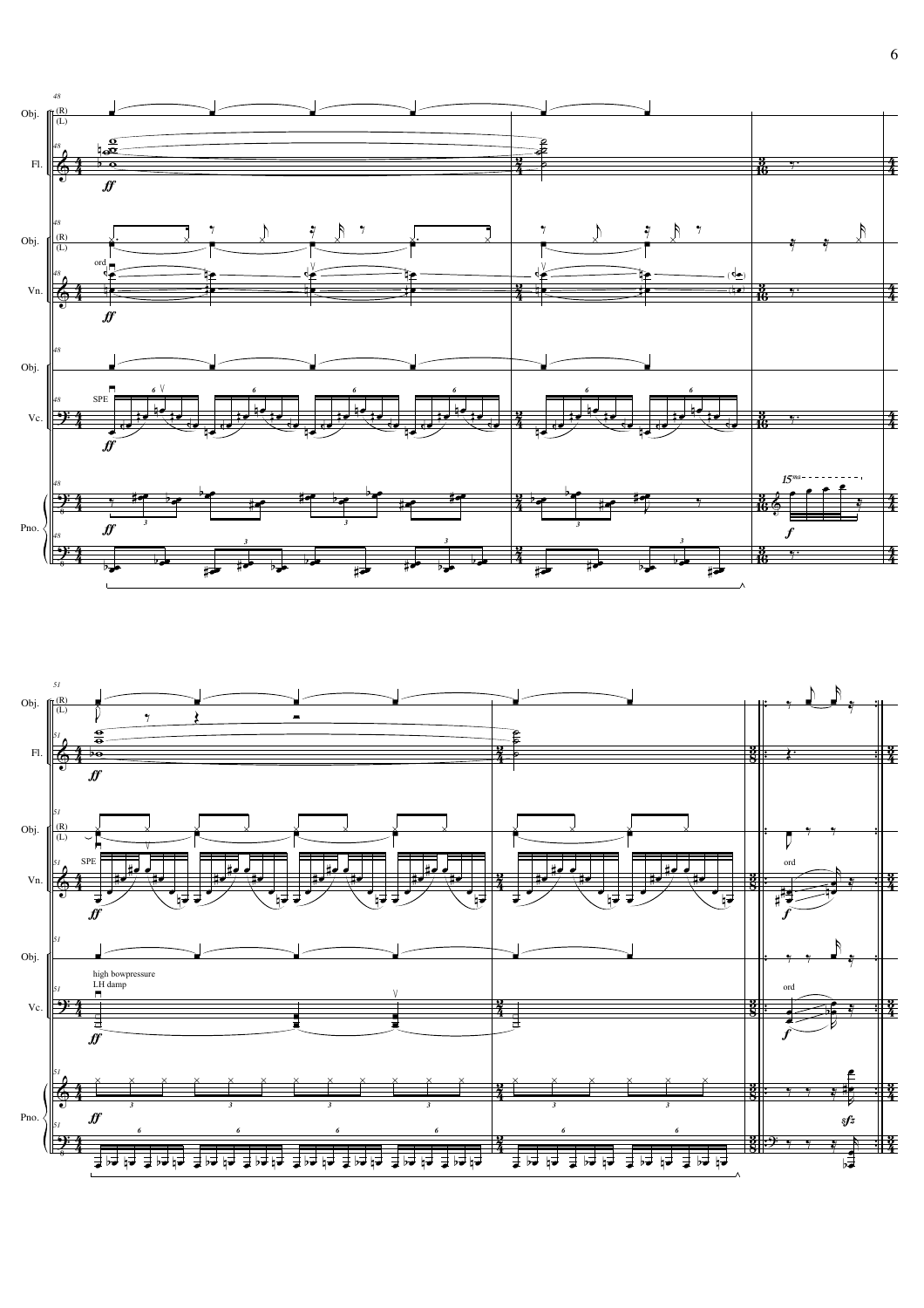



 $\overline{7}$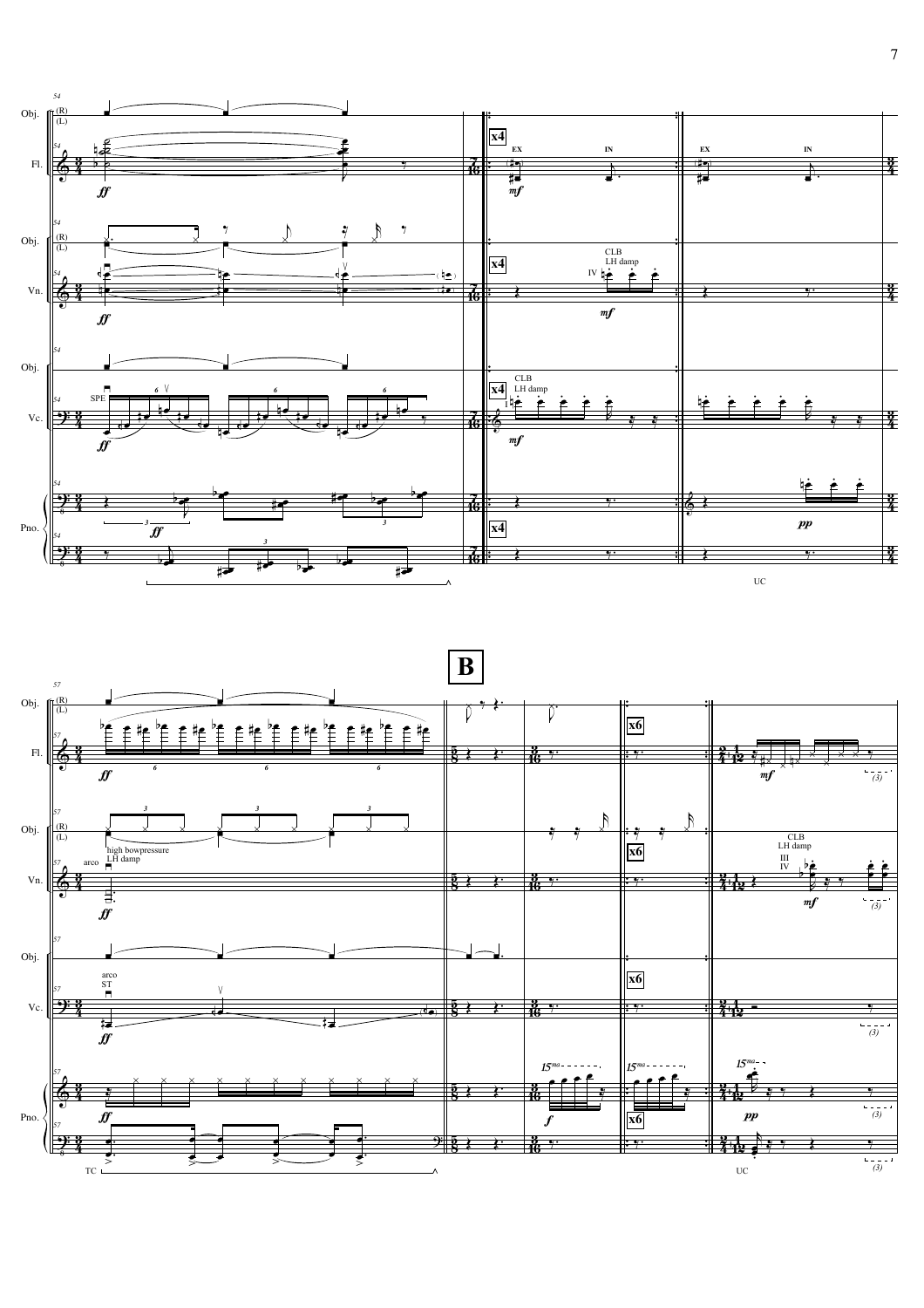

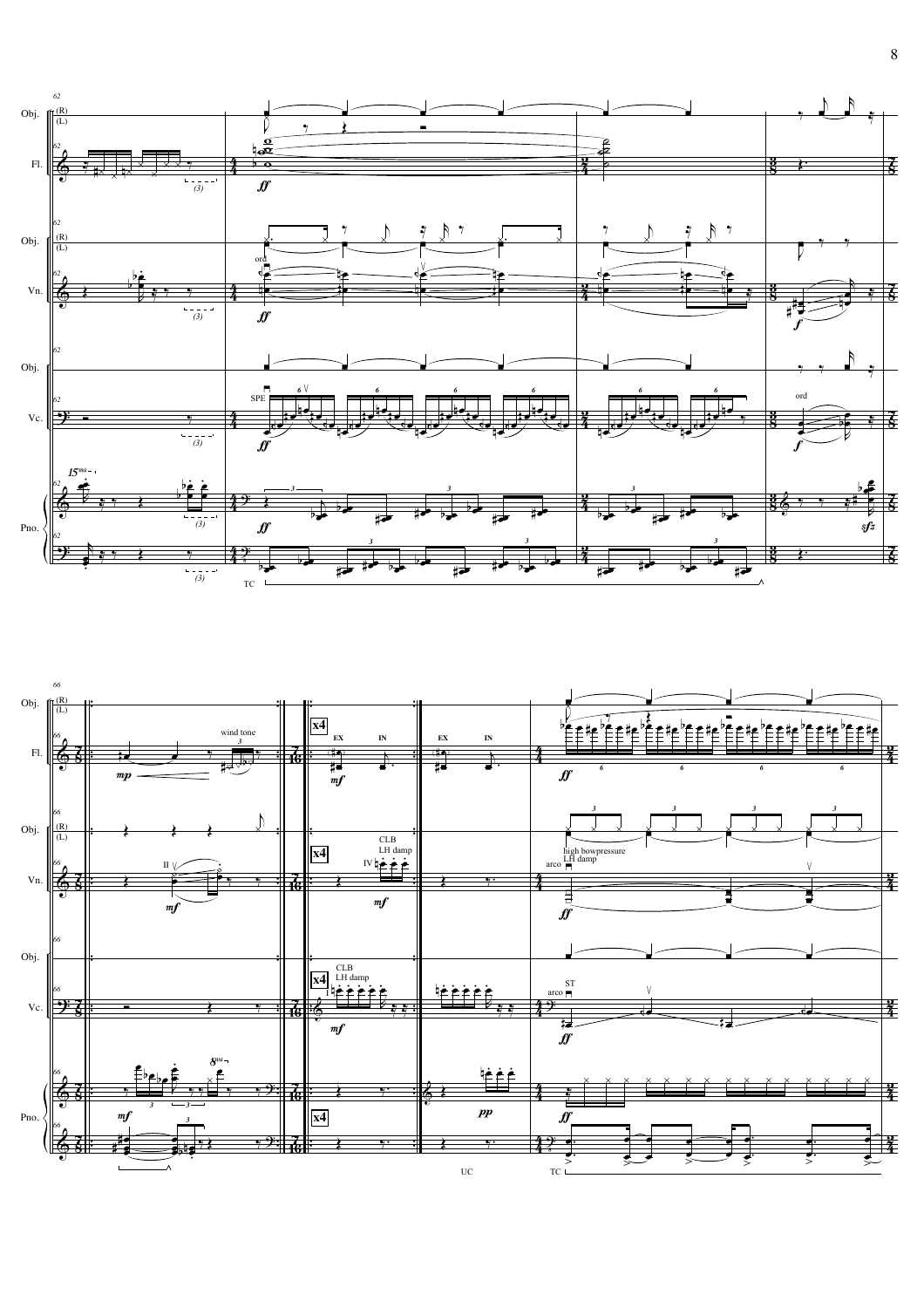

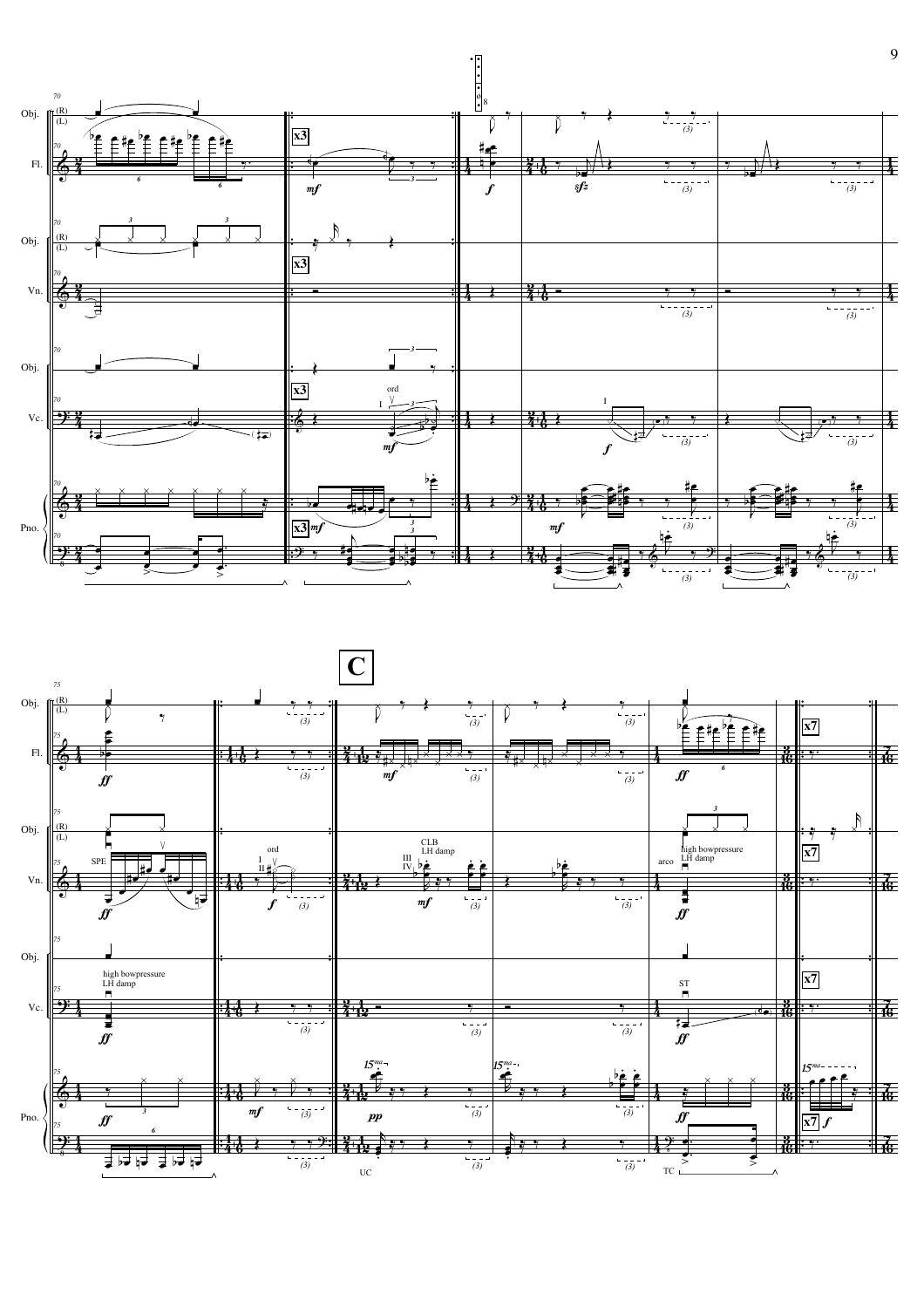

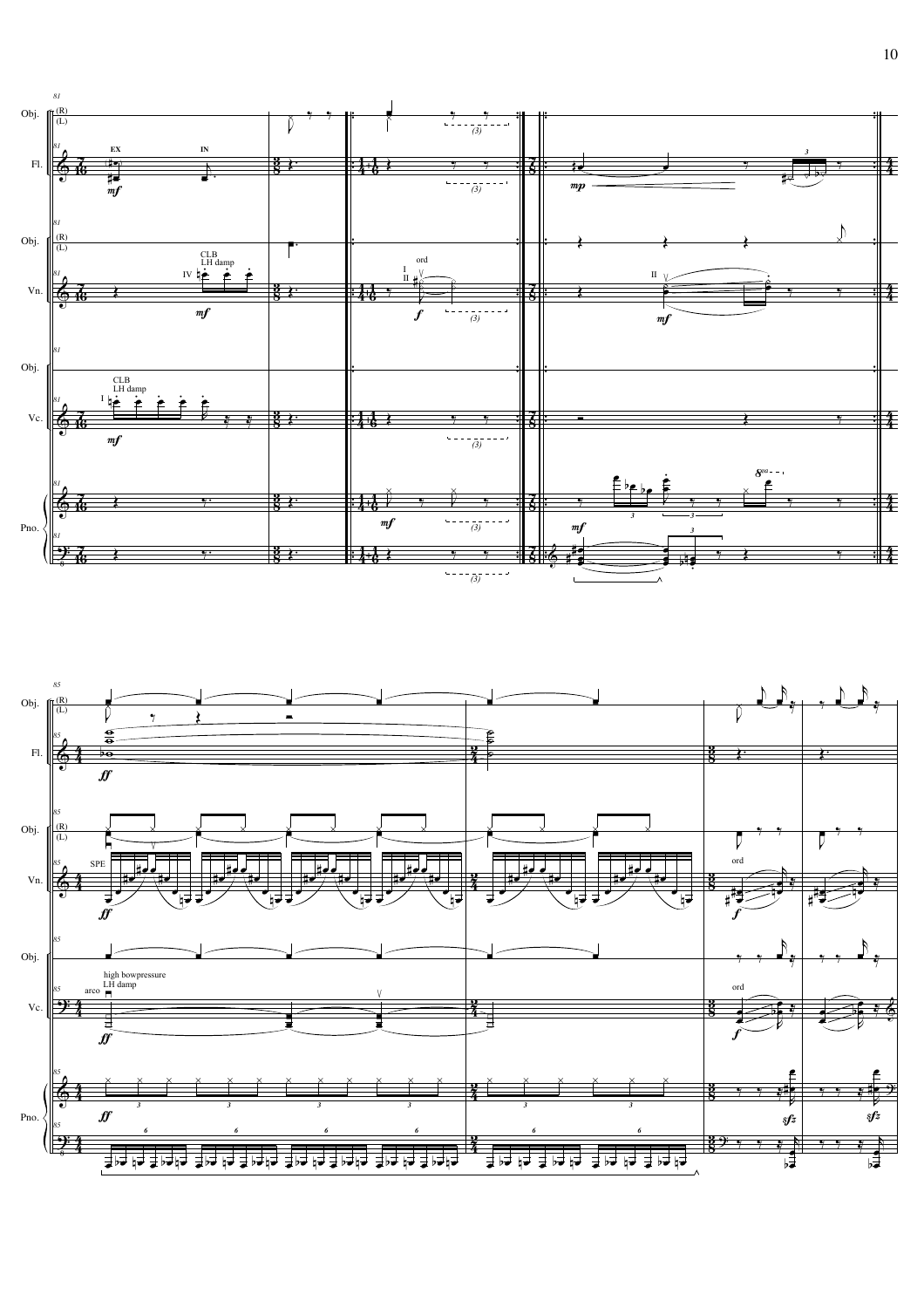



 $11\,$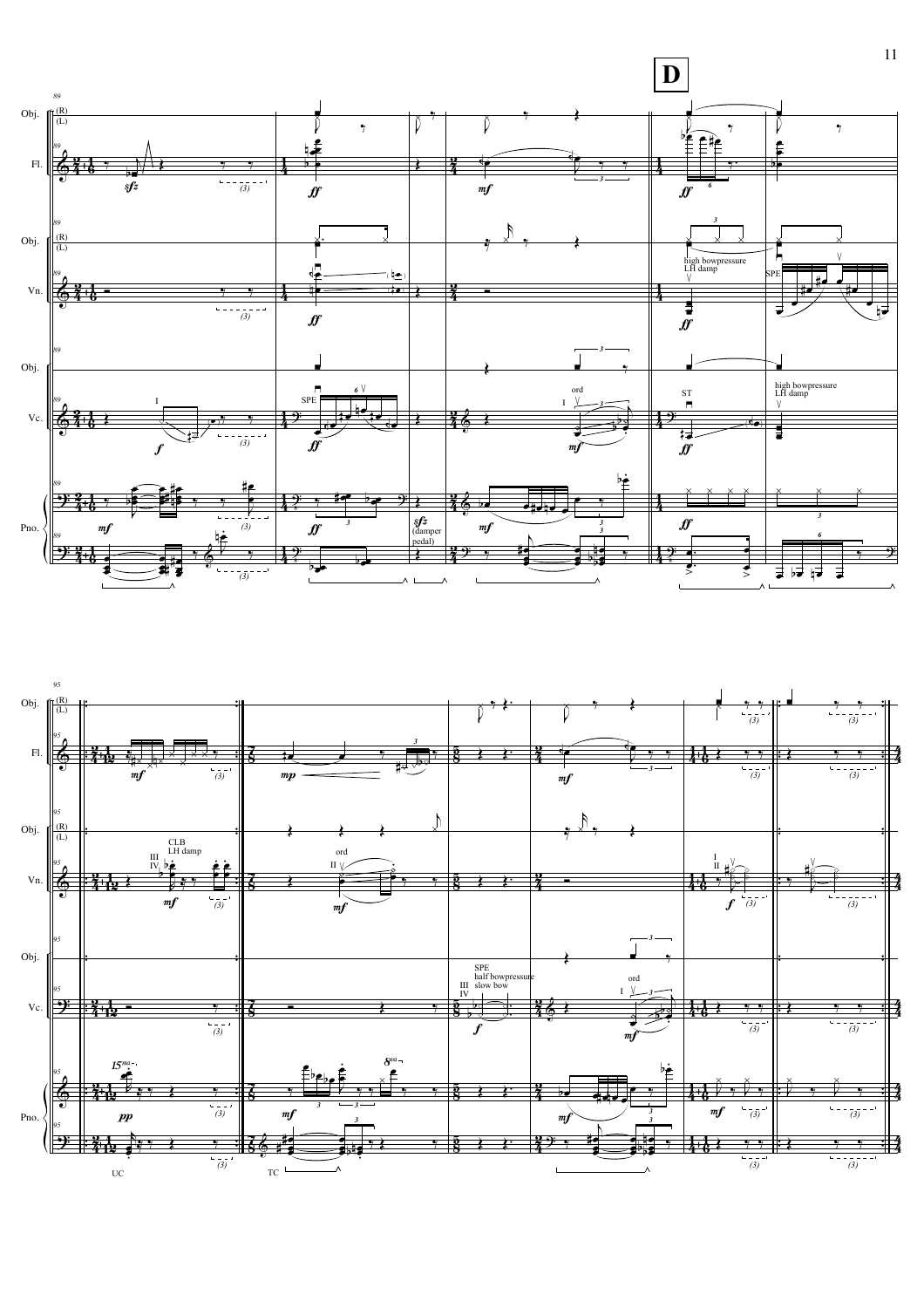

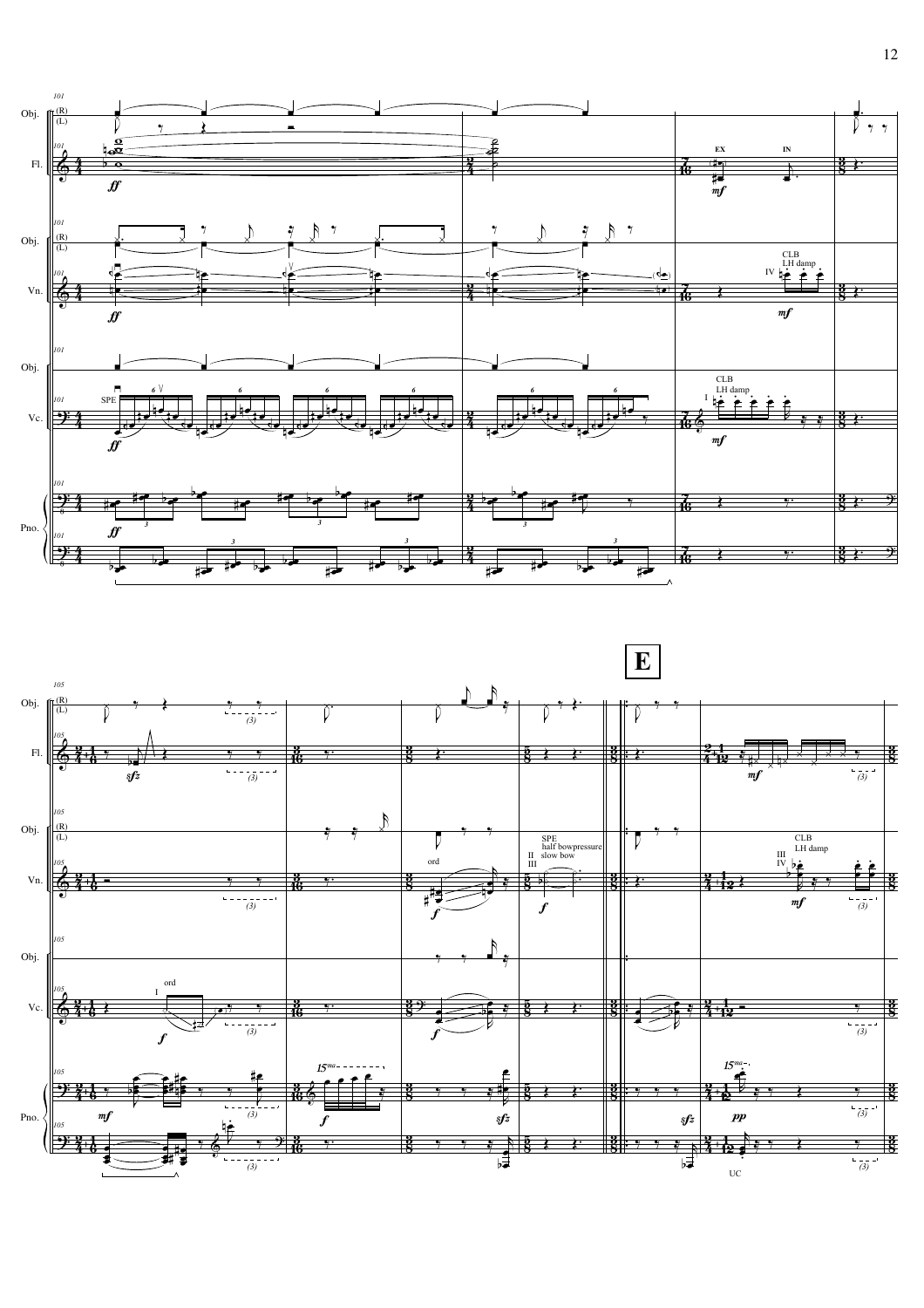

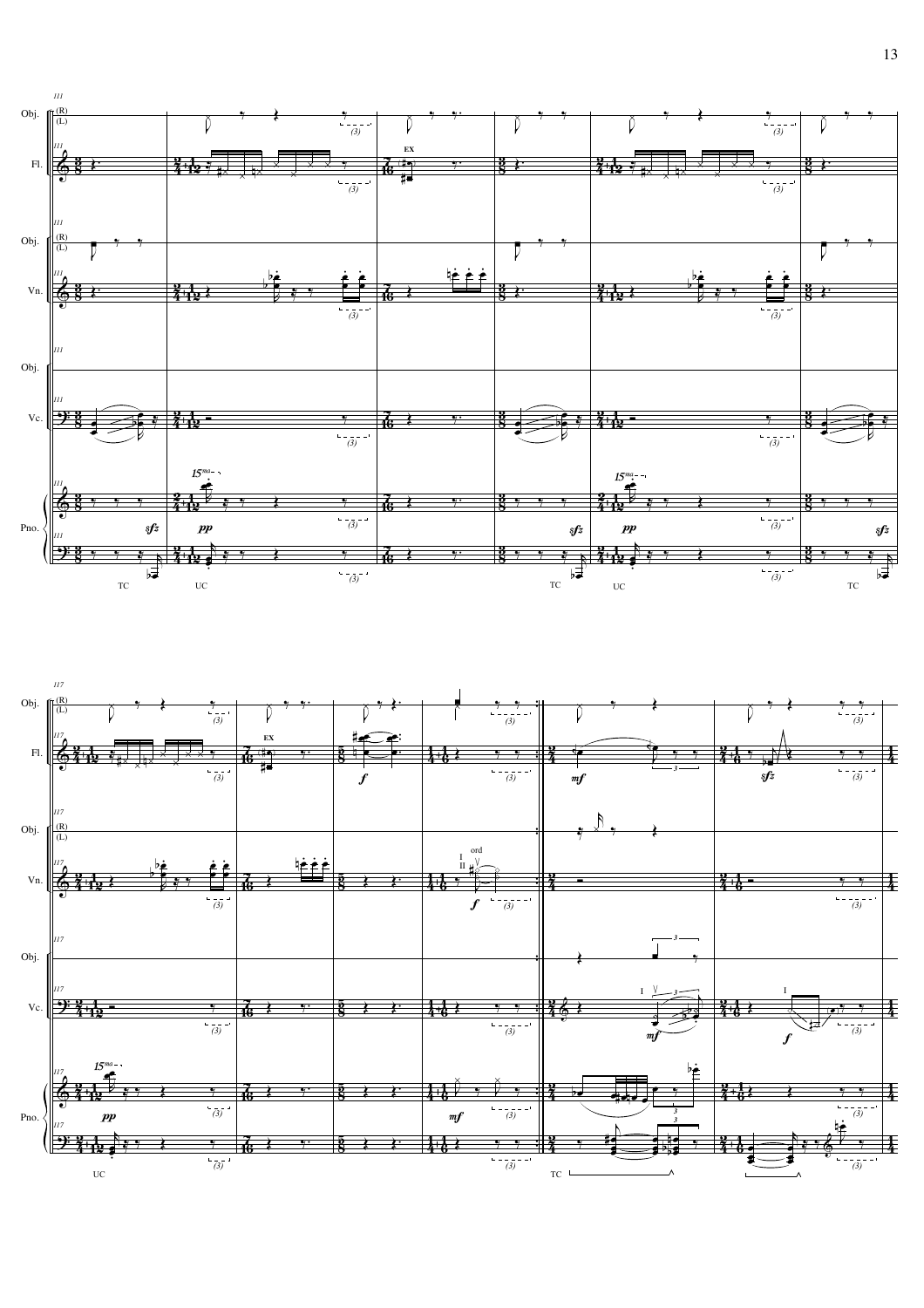

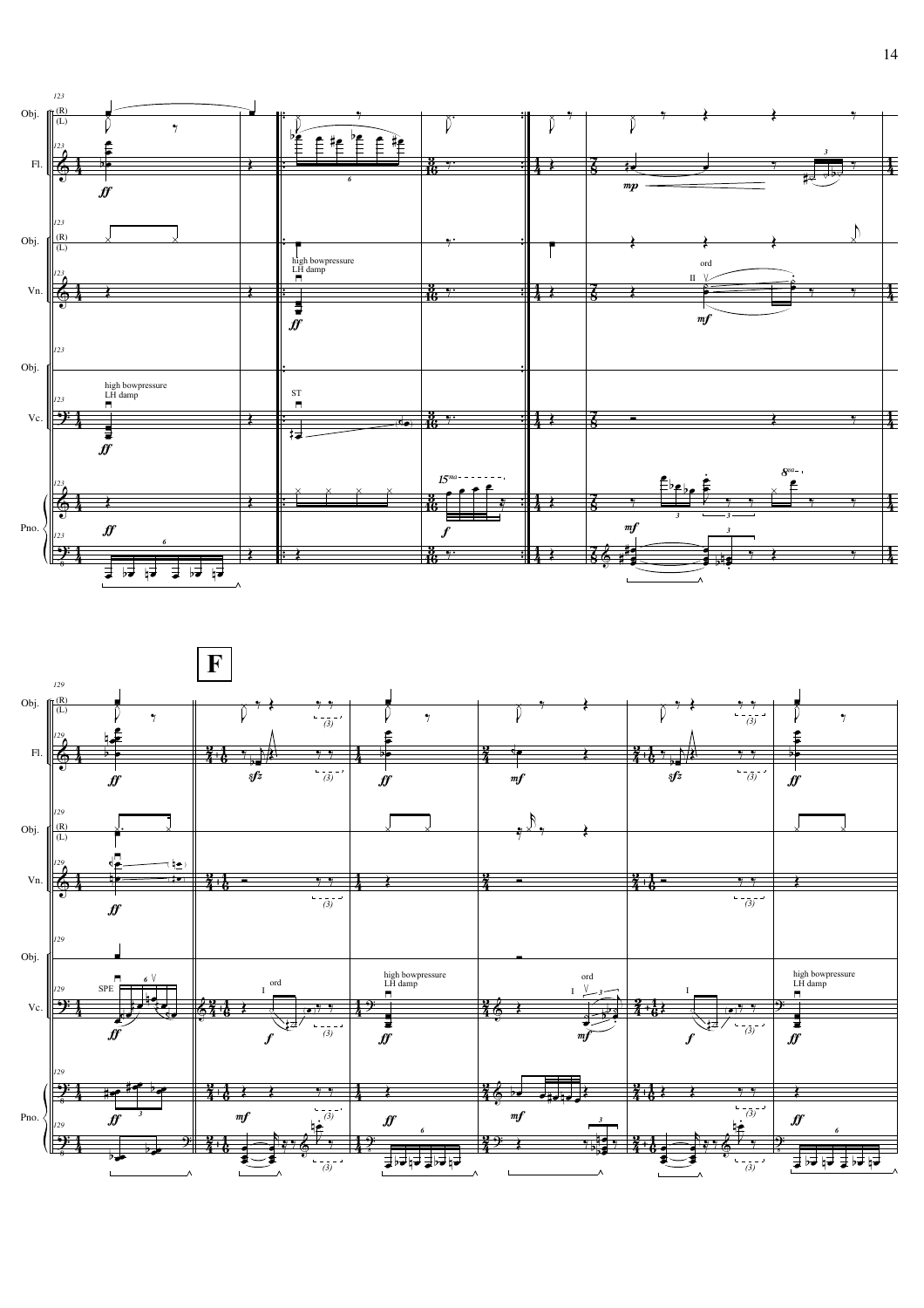

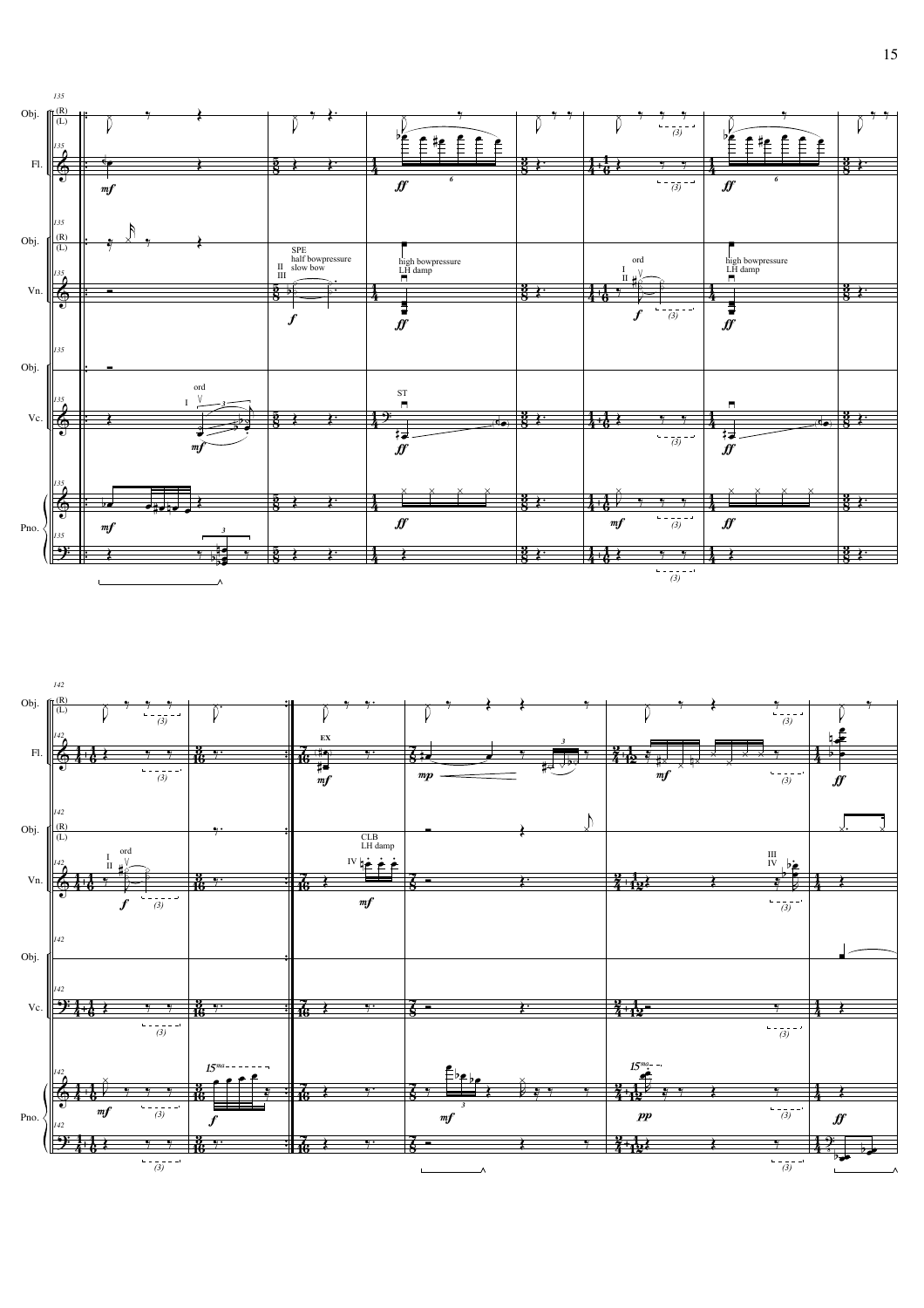

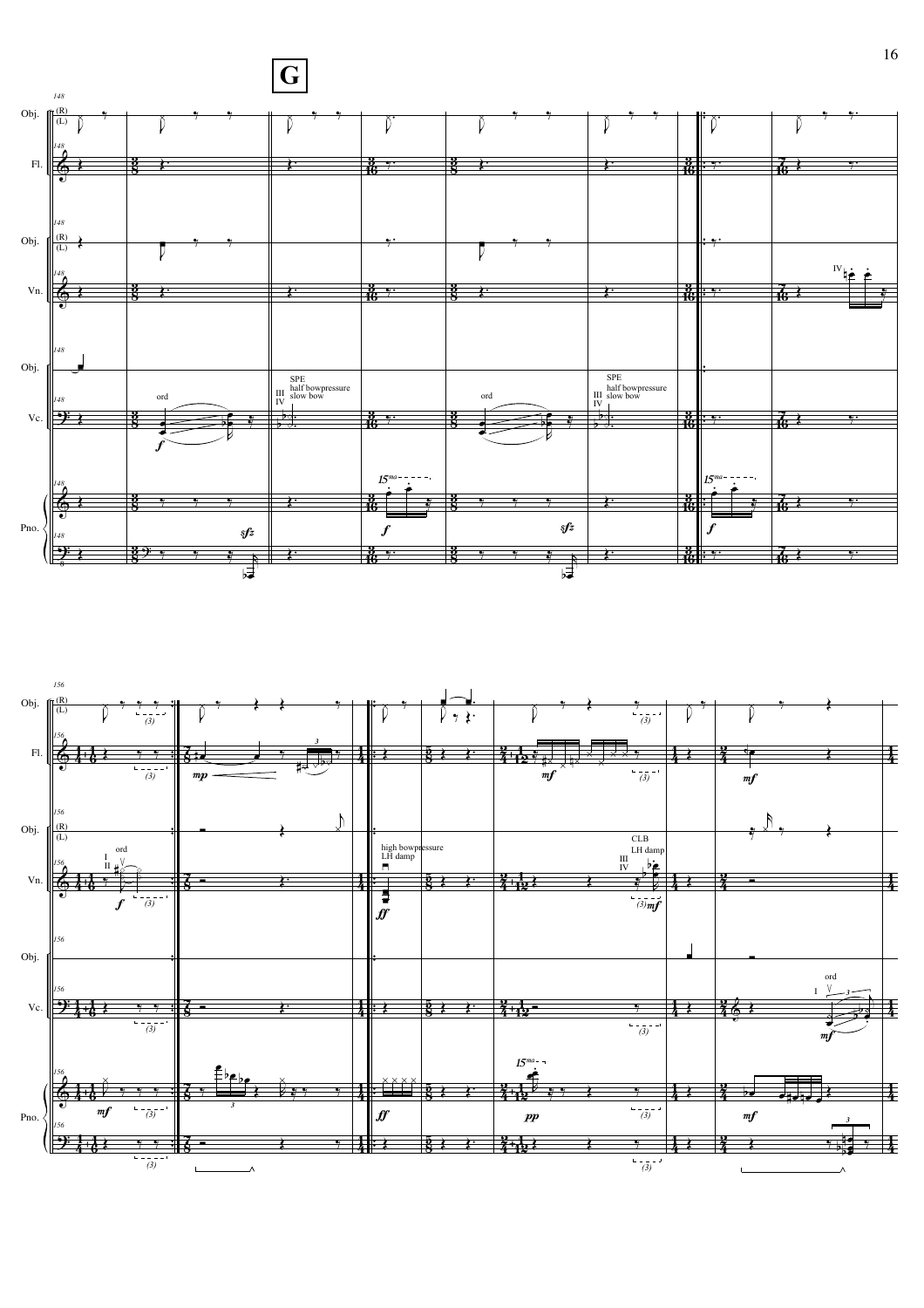

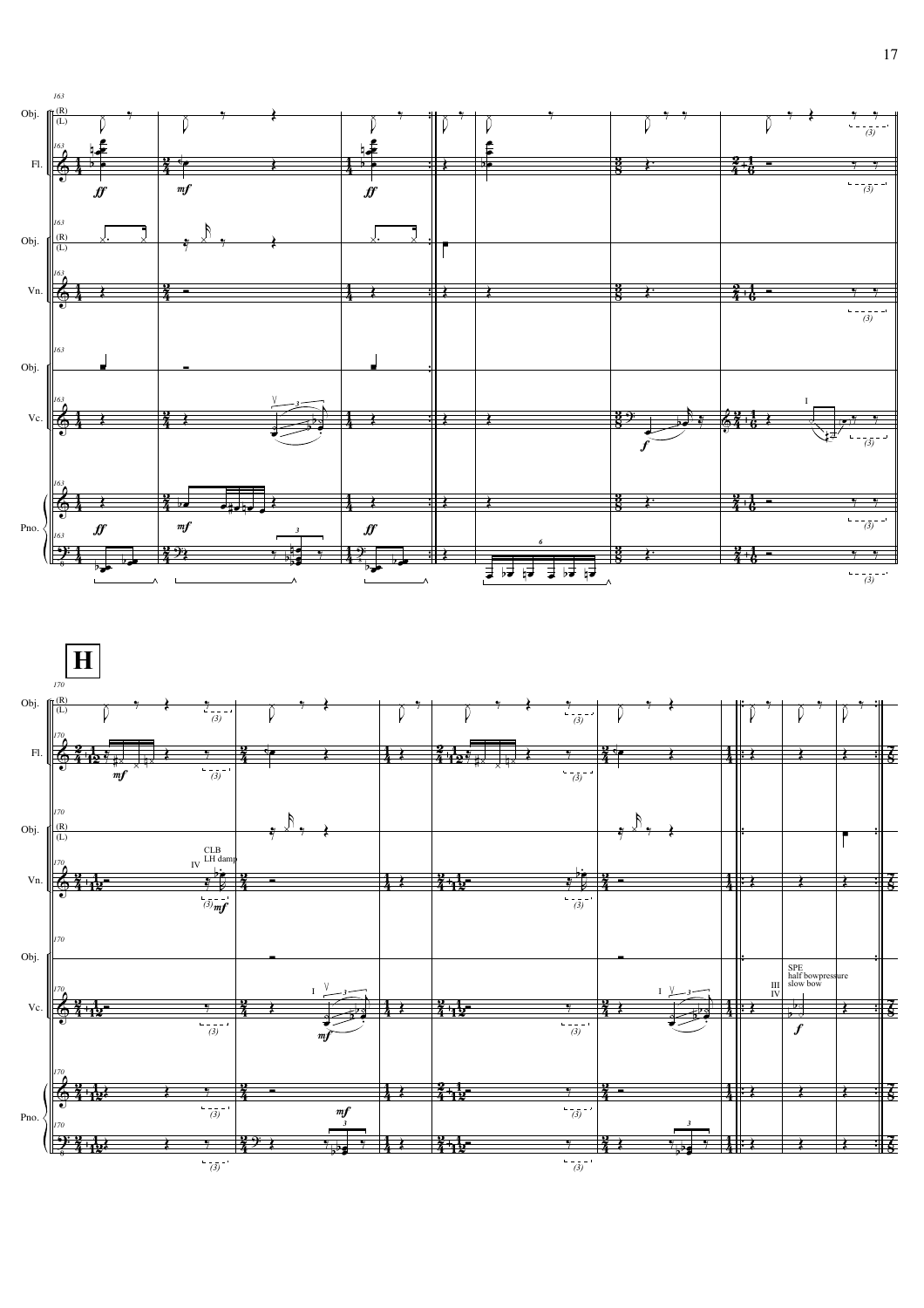![](_page_23_Figure_0.jpeg)

![](_page_23_Figure_1.jpeg)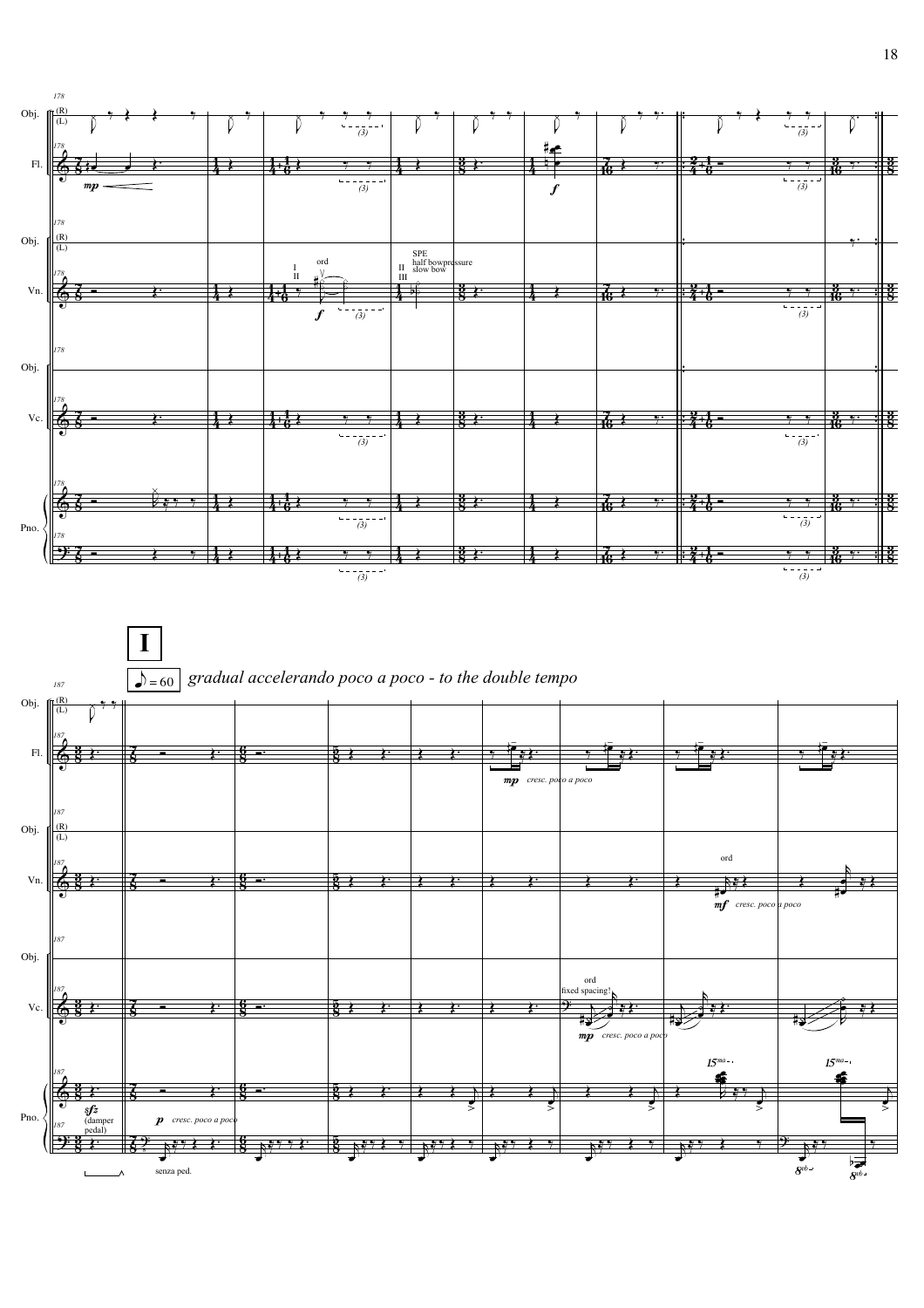![](_page_24_Figure_0.jpeg)

![](_page_24_Figure_1.jpeg)